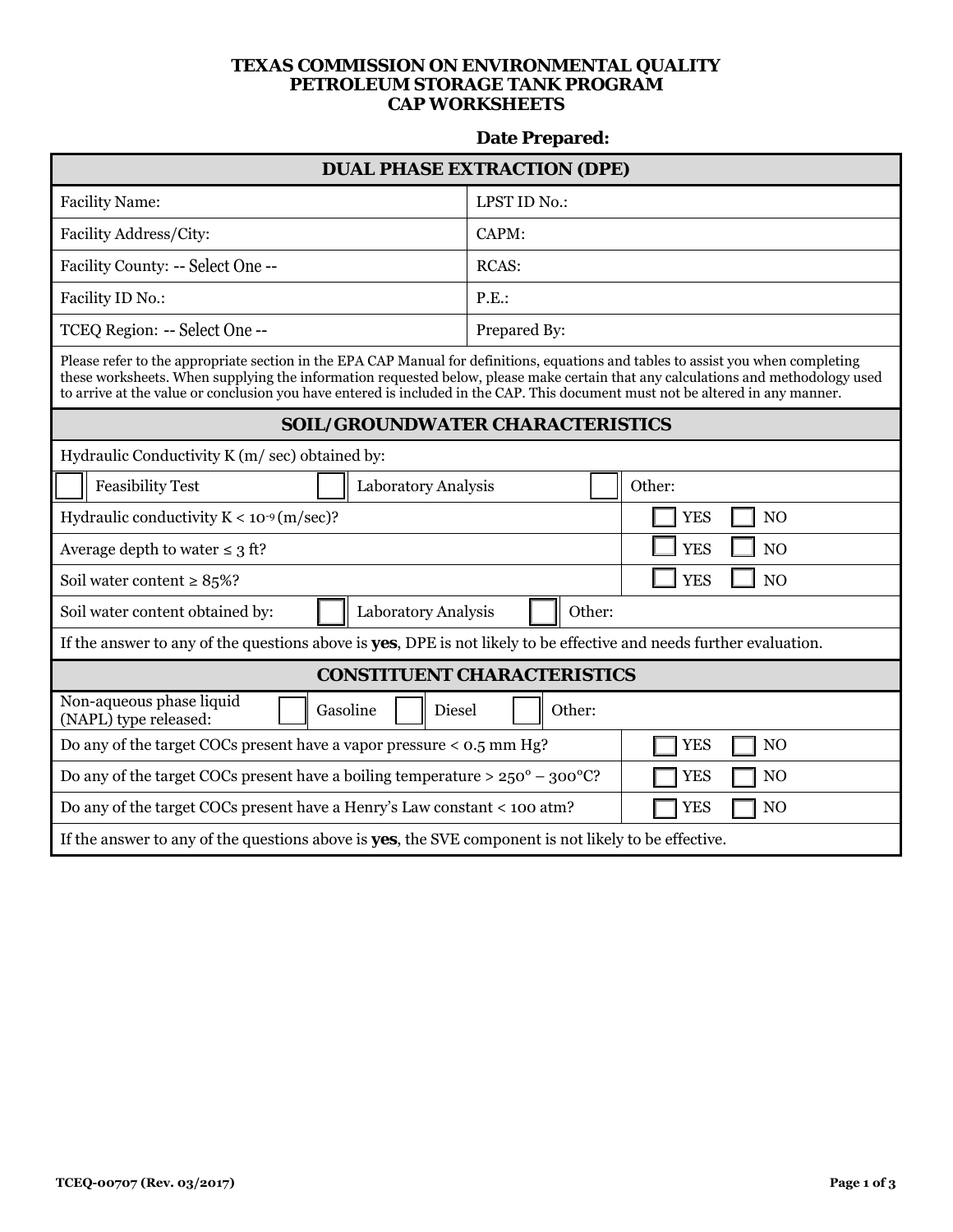| <b>FEASIBILITY TEST</b>                                                                                                                                 |                 |                                                                                       |                                                                                     |                                    |          |                    |          |  |
|---------------------------------------------------------------------------------------------------------------------------------------------------------|-----------------|---------------------------------------------------------------------------------------|-------------------------------------------------------------------------------------|------------------------------------|----------|--------------------|----------|--|
| Feasibility test duration (hrs):                                                                                                                        |                 | Method:                                                                               |                                                                                     |                                    | One pump |                    | Two pump |  |
| DPE test well construction                                                                                                                              |                 |                                                                                       |                                                                                     |                                    |          |                    |          |  |
| Diameter:                                                                                                                                               | Total<br>Depth: |                                                                                       | Screen<br>Interval:                                                                 |                                    |          | Depth to<br>Water: |          |  |
| Observation well construction                                                                                                                           |                 |                                                                                       |                                                                                     |                                    |          |                    |          |  |
| Diameter:                                                                                                                                               | Total<br>Depth: |                                                                                       | Screen<br>Interval:                                                                 |                                    |          | Depth to<br>Water: |          |  |
| Additional information:                                                                                                                                 |                 |                                                                                       |                                                                                     |                                    |          |                    |          |  |
|                                                                                                                                                         |                 |                                                                                       |                                                                                     |                                    |          |                    |          |  |
| Observed SVE radius of influence (ft):                                                                                                                  |                 |                                                                                       | Observed maximum airflow rate (scfm):                                               |                                    |          |                    |          |  |
| Vacuum at the vacuum source $(H_2O'')$<br>when generating the maximum airflow rate:                                                                     |                 |                                                                                       | Vacuum at the DPE well head $(H_2O'')$<br>when generating the maximum airflow rate: |                                    |          |                    |          |  |
| Vapor concentrations* $(mg/m3)$ - During test                                                                                                           |                 |                                                                                       |                                                                                     | Groundwater concentrations* (mg/L) |          |                    |          |  |
| *Use this format for data entry: XXX mg/m <sup>3</sup> or mg/L (MW-1), XXX mg/m <sup>3</sup> or mg/L (MW-2), XXX mg/m <sup>3</sup> or mg/L (MW-3), etc. |                 |                                                                                       |                                                                                     |                                    |          |                    |          |  |
| Benzene:                                                                                                                                                |                 |                                                                                       | Benzene:                                                                            |                                    |          |                    |          |  |
| Ethylbenzene:                                                                                                                                           |                 | Ethylbenzene:                                                                         |                                                                                     |                                    |          |                    |          |  |
| Toluene:                                                                                                                                                |                 | Toluene:                                                                              |                                                                                     |                                    |          |                    |          |  |
| Xylenes:                                                                                                                                                |                 | Xylenes:                                                                              |                                                                                     |                                    |          |                    |          |  |
| TPH:                                                                                                                                                    |                 |                                                                                       | TPH:                                                                                |                                    |          |                    |          |  |
| MTBE:                                                                                                                                                   |                 |                                                                                       | MTBE:                                                                               |                                    |          |                    |          |  |
| Vapor Recovery Rate (lbs/hr):                                                                                                                           |                 |                                                                                       | Groundwater Recovery Rate (lbs/hr):                                                 |                                    |          |                    |          |  |
| Observed groundwater pumping/<br>extraction radius of influence (ft):                                                                                   |                 |                                                                                       | Average groundwater pumping/<br>extraction rate (gpm):                              |                                    |          |                    |          |  |
| Observed maximum drawdown in the test well during DPE testing:                                                                                          |                 |                                                                                       |                                                                                     |                                    |          |                    |          |  |
| <b>REMEDIATION SYSTEM DESIGN</b>                                                                                                                        |                 |                                                                                       |                                                                                     |                                    |          |                    |          |  |
| Target concentrations:                                                                                                                                  |                 |                                                                                       |                                                                                     |                                    |          |                    |          |  |
| DPE well construction                                                                                                                                   |                 |                                                                                       |                                                                                     |                                    |          |                    |          |  |
| Diameter:                                                                                                                                               | Total<br>Depth: |                                                                                       | Screen<br>Interval:                                                                 |                                    |          | Depth to<br>Water: |          |  |
| SVE well construction                                                                                                                                   |                 |                                                                                       |                                                                                     |                                    |          |                    |          |  |
| Diameter:                                                                                                                                               | Total<br>Depth: |                                                                                       | Screen<br>Interval:                                                                 |                                    |          | Depth to<br>Water: |          |  |
| The design of the DPE wells must be the same diameter size as the DPE feasibility test well.                                                            |                 |                                                                                       |                                                                                     |                                    |          |                    |          |  |
| Designed drawdown in<br>the DPE well(s) $(ft)$ :                                                                                                        |                 | Designed radius of influence for ground-<br>water in pumping/extraction well(s) (ft): |                                                                                     |                                    |          |                    |          |  |
| Designed vacuum at<br>the DPE well head $(H2On)$ :                                                                                                      |                 |                                                                                       | Designed radius of influence<br>for SVE well(s) $(ft)$ :                            |                                    |          |                    |          |  |
| Area of plume above the target<br>concentrations (ft <sup>2</sup> ):                                                                                    |                 | Number of DPE wells:                                                                  |                                                                                     |                                    |          |                    |          |  |